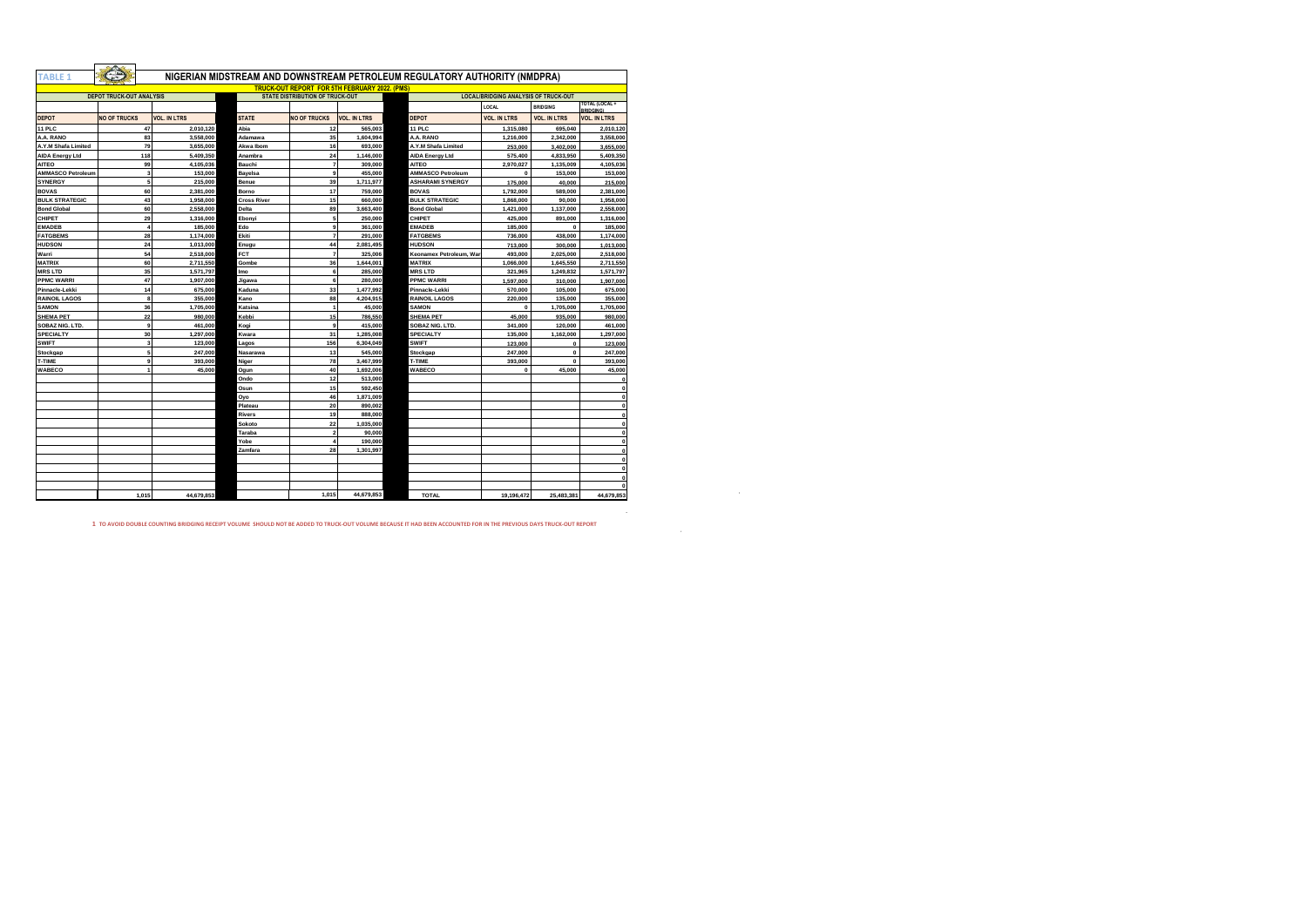| <b>TABLE 2</b>                                         | NIGERIAN MIDSTREAM AND DOWNSTREAM PETROLEUM REGULATORY AUTHORITY (NMDPRA) |                                               |                        |                   |                                                                                                                     |                         |                       |                             |                                    |                                                                                                           |                      |                      |
|--------------------------------------------------------|---------------------------------------------------------------------------|-----------------------------------------------|------------------------|-------------------|---------------------------------------------------------------------------------------------------------------------|-------------------------|-----------------------|-----------------------------|------------------------------------|-----------------------------------------------------------------------------------------------------------|----------------------|----------------------|
|                                                        |                                                                           | DISPATCHES REPORT FOR 5TH FEBRUAY 2022. (PMS) |                        |                   |                                                                                                                     |                         |                       |                             |                                    |                                                                                                           |                      |                      |
|                                                        | <b>DEPOT DISPATCHES ANALYSIS</b>                                          |                                               |                        |                   |                                                                                                                     |                         |                       | STATE RECEIPT OF DISPATCHES |                                    |                                                                                                           |                      |                      |
| LOCAL COMPONENT + BRIDGING RECEIPT COMPONENT + LOCAL   | LOADING OF DECANTED PMS - NEWLY DECANTED PMS                              |                                               |                        |                   | <b>BRIDGING RECEIPT COMPONENT + LOCAL LOADING OF</b><br><b>LOCAL COMPONENT</b><br>DECANTED PMS - NEWLY DECANTED PMS |                         |                       |                             |                                    | TOTAL (LOCAL COMPONENT + BRIDGING RECEIPT + LOCAL<br><b>LOADING OF DECANTED PMS - NEWLY DECANTED PMS)</b> |                      |                      |
| <b>DEPOT</b>                                           | <b>NO OF TRUCKS</b>                                                       |                                               | <b>VOL. IN LTRS</b>    | <b>STATE</b>      | <b>NO OF TRUCKS</b>                                                                                                 | <b>VOL. IN LTRS</b>     | <b>STATE</b>          | <b>NO OF TRUCKS</b>         | <b>VOL. IN LTRS</b>                | <b>STATE</b>                                                                                              | <b>NO OF TRUCKS</b>  | <b>VOL. IN LTRS</b>  |
|                                                        | <b>LOCAL COMPONENT OF TRUCKOUT</b>                                        |                                               |                        | Abia              | 10                                                                                                                  | 475,000                 | Abia                  | $\mathbf 0$                 | $\mathbf 0$                        | Abia                                                                                                      | 10                   | 475,000              |
| 11 PLC                                                 |                                                                           | 30                                            | 1,315,080              | Adamawa           | $\mathbf 0$                                                                                                         | $\mathbf{0}$            | Adamawa               | 48                          | 2,174,998                          | Adamawa                                                                                                   | 48                   | 2,174,998            |
| A.A. RANO                                              |                                                                           | 31                                            | 1,216,000              | Akwa Ibom         | 16<br>$\overline{\mathbf{2}}$                                                                                       | 693,000                 | Akwa Ibom             | $\mathbf{0}$                | $\mathbf 0$<br>$\Omega$            | Akwa Ibom                                                                                                 | 16<br>$\overline{2}$ | 693,000              |
| A.Y.M Shafa Limited<br><b>AIDA Energy Ltd</b>          |                                                                           | 6<br>15                                       | 253,000<br>575,400     | Anambra<br>Bauchi | $\mathbf 0$                                                                                                         | 85,000<br>$^{\circ}$    | Anambra<br>Bauchi     | $\mathbf{o}$<br>32          | 1,450,000                          | Anambra<br>Bauchi                                                                                         | 32                   | 85,000<br>1,450,000  |
| <b>AITEO</b>                                           |                                                                           | 74                                            | 2,970,027              | Bayelsa           | $\overline{2}$                                                                                                      | 90,000                  | Bayelsa               | $\mathbf{0}$                | $\Omega$                           | Bayelsa                                                                                                   | $\mathbf 2$          | 90,000               |
| <b>AMMASCO Petroleum</b>                               |                                                                           | $\pmb{0}$                                     | $\pmb{0}$              | Benue             | $\mathbf 0$                                                                                                         | $\mathbf 0$             | Benue                 | $\mathbf{0}$                | $\pmb{\mathsf{o}}$                 | Benue                                                                                                     | $\pmb{\mathsf{o}}$   |                      |
| SYNERGY                                                |                                                                           | $\overline{\mathbf{4}}$                       | 175,000                | Borno             | $\mathbf 0$                                                                                                         | $\pmb{0}$               | Borno                 | 22                          | 1,024,862                          | Borno                                                                                                     | 22                   | 1,024,862            |
| <b>BOVAS</b>                                           |                                                                           | 47                                            | 1,792,000              | Cross River       | 15                                                                                                                  | 660,000                 | Cross River           | $\bf{0}$                    | $\mathbf{0}$                       | Cross River                                                                                               | 15                   | 660,000              |
| <b>BULK STRATEGIC</b><br><b>Bond Global</b>            |                                                                           | 41<br>35                                      | 1,868,000<br>1,421,000 | Delta<br>Ebony    | 88<br>$\mathbf 0$                                                                                                   | 3,623,400<br>$\Omega$   | <b>Delta</b><br>Ebony | $\bullet$<br>$\bullet$      | $\pmb{\mathsf{o}}$<br>$\mathbf{0}$ | Delta<br>Ebonyi                                                                                           | 88<br>$\pmb{0}$      | 3,623,400            |
| CHIPET                                                 |                                                                           | 10                                            | 425,000                | Edo               | 9                                                                                                                   | 361,000                 | Edo                   | 8                           | 360,003                            | Edo                                                                                                       | 17                   | 721,003              |
| <b>EMADEB</b>                                          |                                                                           | $\overline{\mathbf{4}}$                       | 185,000                | Ekiti             | $\overline{4}$                                                                                                      | 156,000                 | Ekiti                 | $\overline{2}$              | 90,004                             | Ekiti                                                                                                     | 6                    | 246,004              |
| <b>FATGBEMS</b>                                        |                                                                           | 18                                            | 736,000                | Enugu             | $\overline{4}$                                                                                                      | 168,000                 | Enugu                 | $\mathbf{0}$                | $\mathbf{0}$                       | Enugu                                                                                                     | $\boldsymbol{4}$     | 168,000              |
| <b>HUDSON</b>                                          |                                                                           | 17                                            | 713,000                | FCT               | $\mathbf 0$                                                                                                         | $\mathbf 0$             | FCT                   | 79                          | 3,651,993                          | FCT                                                                                                       | 79                   | 3,651,993            |
| Warri                                                  |                                                                           | 11<br>25                                      | 493,000                | Gombe             | $\mathbf{0}$<br>5                                                                                                   | $\mathbf{0}$<br>245,000 | Gombe                 | 15<br>$\mathbf{o}$          | 710,001<br>$\Omega$                | Gombe                                                                                                     | 15<br>5              | 710,001              |
| <b>MATRIX</b><br><b>MRS LTD</b>                        |                                                                           | 10                                            | 1,066,000<br>321,965   | mo<br>Jigawa      | $\mathbf{0}$                                                                                                        | $\Omega$                | lmo<br>Jigawa         | $12$                        | 565,999                            | lmo<br>Jigawa                                                                                             | $12$                 | 245,000<br>565,999   |
| <b>PPMC WARRI</b>                                      |                                                                           | 40                                            | 1,597,000              | <b>Kaduna</b>     | $\mathbf{0}$                                                                                                        | $\Omega$                | Kaduna                | 34                          | 1,479,010                          | Kaduna                                                                                                    | 34                   | 1,479,010            |
| Pinnacle-Lekki                                         |                                                                           | 12                                            | 570,000                | Kano              | $\mathbf 0$                                                                                                         | $\mathbf{0}$            | Kano                  | 58                          | 2,712,890                          | Kano                                                                                                      | 58                   | 2,712,890            |
| RAINOIL LAGOS                                          |                                                                           | $\overline{\mathbf{5}}$                       | 220,000                | Katsina           | $\mathbf{0}$                                                                                                        | $\Omega$                | Katsina               | 27                          | 1,225,001                          | Katsina                                                                                                   | 27                   | 1,225,001            |
| <b>SAMON</b><br><b>SHEMA PET</b>                       |                                                                           | $\pmb{0}$                                     | $\pmb{0}$              | (ebbi             | $\mathbf 0$                                                                                                         | $\mathbf{0}$            | <b>Cebbi</b>          | 38                          | 1,724,996                          | Kebbi                                                                                                     | 38                   | 1,724,996            |
| SOBAZ NIG. LTD.                                        |                                                                           | $\overline{1}$<br>$\scriptstyle\rm{7}$        | 45,000<br>341,000      | Kogi<br>Kwara     | $\mathbf{0}$<br>29                                                                                                  | $\Omega$<br>1,153,008   | (ogi<br>Kwara         | $12$<br>31                  | 498,001<br>1,222,004               | Kogi<br>Kwara                                                                                             | 12<br>60             | 498,001<br>2,375,012 |
| <b>SPECIALTY</b>                                       |                                                                           | 3                                             | 135,000                | Lagos             | 156                                                                                                                 | 6,304,049               | agos                  | $\Omega$                    | $\mathbf{0}$                       | Lagos                                                                                                     | 156                  | 6,304,049            |
| <b>SWIFT</b>                                           |                                                                           | 3                                             | 123,000                | Nasarawa          | $\mathbf{0}$                                                                                                        |                         | Nasarawa              | 5                           | 215,000                            | Nasarawa                                                                                                  | 5                    | 215,000              |
| Stockgap                                               |                                                                           | 5                                             | 247,000                | Niger             | $\Omega$                                                                                                            |                         | Niaer                 | 36                          | 1,506,001                          | Niger                                                                                                     | 36                   | 1,506,001            |
| -TIME                                                  |                                                                           | 9                                             | 393,000                | Ogun              | 40                                                                                                                  | 1,692,006               | Ogun                  | $\mathbf{0}$                | $\mathbf 0$                        | Ogun                                                                                                      | 40                   | 1,692,006            |
| WABECO                                                 |                                                                           | $\mathbf{0}$                                  | $\pmb{0}$              | Ondo              | 8<br>12                                                                                                             | 345,000<br>480,000      | Ondo<br>Osun          | 6<br>$\mathbf 0$            | 241,003<br>$\mathbf 0$             | Ondo<br>Osun                                                                                              | 14<br>12             | 586,003<br>480,000   |
|                                                        |                                                                           |                                               |                        | Osun<br>Ovo       | 44                                                                                                                  | 1,778,009               | Oyo                   | 47                          | 1,793,008                          | Oyo                                                                                                       | 91                   | 3.571.017            |
|                                                        |                                                                           |                                               |                        | Plateau           | $\mathbf 0$                                                                                                         |                         | lateau                | 21                          | 820,000                            | Plateau                                                                                                   | 21                   | 820,000              |
|                                                        |                                                                           |                                               |                        | Rivers            | 19                                                                                                                  | 888,000                 | <b>Rivers</b>         | $\mathbf 0$                 | $\Omega$                           | Rivers                                                                                                    | 19                   | 888,000              |
|                                                        |                                                                           |                                               |                        | Sokoto            | $\mathbf 0$                                                                                                         |                         | Sokoto                | 21                          | 940,000                            | Sokoto                                                                                                    | ${\bf 21}$           | 940,000              |
|                                                        |                                                                           |                                               |                        | Taraba            | $\mathbf 0$                                                                                                         | $\Omega$                | araba                 | 31                          | 1,340,000                          | Taraba                                                                                                    | 31                   | 1,340,000            |
|                                                        |                                                                           |                                               |                        | obe)<br>Zamfara   | $\mathbf 0$<br>$\Omega$                                                                                             |                         | obe)<br>Zamfara       | 28<br>13                    | 1,370,997<br>574,000               | Yobe<br>Zamfara                                                                                           | 28<br>13             | 1,370,997<br>574,000 |
|                                                        |                                                                           |                                               |                        |                   |                                                                                                                     |                         |                       |                             |                                    |                                                                                                           |                      |                      |
|                                                        |                                                                           |                                               |                        |                   |                                                                                                                     |                         |                       |                             |                                    |                                                                                                           |                      |                      |
|                                                        |                                                                           |                                               |                        |                   |                                                                                                                     |                         |                       |                             |                                    |                                                                                                           |                      |                      |
|                                                        |                                                                           |                                               |                        |                   |                                                                                                                     |                         |                       |                             |                                    |                                                                                                           |                      |                      |
|                                                        |                                                                           |                                               |                        |                   |                                                                                                                     |                         |                       |                             |                                    |                                                                                                           |                      |                      |
|                                                        |                                                                           |                                               |                        |                   |                                                                                                                     |                         |                       |                             |                                    |                                                                                                           |                      |                      |
| BRIDGING RECEIPT COMPONENT + LOCAL LOADING OF DECANTED |                                                                           |                                               |                        |                   |                                                                                                                     |                         |                       |                             |                                    |                                                                                                           |                      |                      |
| <b>GOMBE</b>                                           | <b>PMS - NEWLY DECANTED PMS</b>                                           | 27                                            | 1,294,004              |                   |                                                                                                                     |                         |                       |                             |                                    |                                                                                                           |                      |                      |
| GUSAU                                                  |                                                                           | 69                                            | 3,093,996              |                   |                                                                                                                     |                         |                       |                             |                                    |                                                                                                           |                      |                      |
| JOS                                                    |                                                                           | 32                                            | 1,291,000              |                   |                                                                                                                     |                         |                       |                             |                                    |                                                                                                           |                      |                      |
| <b>KADUNA DEPOT</b>                                    |                                                                           | 38                                            | 1,659,010              |                   |                                                                                                                     |                         |                       |                             |                                    |                                                                                                           |                      |                      |
| KANO                                                   |                                                                           | 126                                           | 5,902,887              |                   |                                                                                                                     |                         |                       |                             |                                    |                                                                                                           |                      |                      |
| <b>MAIDUGURI</b><br><b>MINNA</b>                       |                                                                           | 25<br>22                                      | 1,171,859<br>935,000   |                   |                                                                                                                     |                         |                       |                             |                                    |                                                                                                           |                      |                      |
| <b>PPMC BENIN</b>                                      |                                                                           | $\bf{8}$                                      | 360,003                |                   |                                                                                                                     |                         |                       |                             |                                    |                                                                                                           |                      |                      |
| <b>PPMC IBADAN</b>                                     |                                                                           | 45                                            | 1,727,008              |                   |                                                                                                                     |                         |                       |                             |                                    |                                                                                                           |                      |                      |
| <b>PPMC ILORIN</b>                                     |                                                                           | 35                                            | 1,373,004              |                   |                                                                                                                     |                         |                       |                             |                                    |                                                                                                           |                      |                      |
| <b>PPMC ORE</b>                                        |                                                                           | $\bf{8}$                                      | 331,007                |                   |                                                                                                                     |                         |                       |                             |                                    |                                                                                                           |                      |                      |
| <b>SULEJA</b>                                          |                                                                           | 111                                           | 4,995,995              |                   |                                                                                                                     |                         |                       |                             |                                    |                                                                                                           |                      |                      |
| YOLA                                                   |                                                                           | 80                                            | 3,554,998              |                   |                                                                                                                     |                         |                       |                             |                                    |                                                                                                           |                      |                      |
|                                                        |                                                                           |                                               |                        |                   |                                                                                                                     |                         |                       |                             |                                    |                                                                                                           |                      |                      |
|                                                        |                                                                           |                                               |                        |                   |                                                                                                                     |                         |                       |                             |                                    |                                                                                                           |                      |                      |
|                                                        |                                                                           |                                               |                        |                   |                                                                                                                     |                         |                       |                             |                                    |                                                                                                           |                      |                      |
|                                                        |                                                                           |                                               |                        |                   |                                                                                                                     |                         |                       |                             |                                    |                                                                                                           |                      |                      |
|                                                        |                                                                           |                                               |                        |                   |                                                                                                                     |                         |                       |                             |                                    |                                                                                                           |                      |                      |
|                                                        |                                                                           |                                               |                        |                   |                                                                                                                     |                         |                       |                             |                                    |                                                                                                           |                      |                      |
| <b>TOTAL</b>                                           |                                                                           | 1,089                                         | 46,886,243             | <b>TOTAL</b>      | 463                                                                                                                 | 19,196,472              | <b>TOTAL</b>          | 626                         | 27,689,771                         | <b>TOTAL</b>                                                                                              | 1.089                | 46.886.243           |

**NOTE:** 

| ABLE <sub>3</sub><br>INIGERIAN MIDSTREAM AND DOWNSTREAM PETROLEUM REGULATORY AUTHORITY (NMDPRA) |                                        |                     |  |                                        |                     |                     |  |  |  |  |
|-------------------------------------------------------------------------------------------------|----------------------------------------|---------------------|--|----------------------------------------|---------------------|---------------------|--|--|--|--|
| $\hat{\circ}$<br>BRIDGING RECEIPT REPORT FOR 5TH FEBRUARY 2022. (PMS)                           |                                        |                     |  |                                        |                     |                     |  |  |  |  |
|                                                                                                 | <b>DEPOT BRIDGING RECEIPT ANALYSIS</b> |                     |  | STATE DISTRIBUTION OF BRIDGING RECEIPT |                     |                     |  |  |  |  |
| <b>DEPOT</b>                                                                                    | <b>NO OF TRUCKS</b>                    | <b>VOL. IN LTRS</b> |  | <b>STATE</b>                           | <b>NO OF TRUCKS</b> | <b>VOL. IN LTRS</b> |  |  |  |  |
| <b>GOMBE</b>                                                                                    | 27                                     | 1.294.004           |  | Abia                                   |                     | o                   |  |  |  |  |
| <b>GUSAU</b>                                                                                    | 69                                     | 3.093.996           |  | Adamawa                                | 48                  | 2.174.998           |  |  |  |  |
| <b>JOS</b>                                                                                      | 32                                     | 1.291.000           |  | Akwa Ibom                              |                     | O                   |  |  |  |  |
| <b>KADUNA DEPOT</b>                                                                             | 38                                     | 1.659.010           |  | Anambra                                |                     | O                   |  |  |  |  |
| <b>KANO</b>                                                                                     | 126                                    | 5.902.887           |  | Bauchi                                 | 32                  | 1.450.000           |  |  |  |  |
| <b>MAIDUGURI</b>                                                                                | 25                                     | 1.171.859           |  | Bayelsa                                |                     | o                   |  |  |  |  |
| <b>MINNA</b>                                                                                    | 22                                     | 935,000             |  | Benue                                  |                     | O                   |  |  |  |  |
| <b>PPMC BENIN</b>                                                                               | 8                                      | 360,003             |  | Borno                                  | 22                  | 1.024.862           |  |  |  |  |
| <b>PPMC IBADAN</b>                                                                              | 45                                     | 1.727.008           |  | <b>Cross River</b>                     |                     | O                   |  |  |  |  |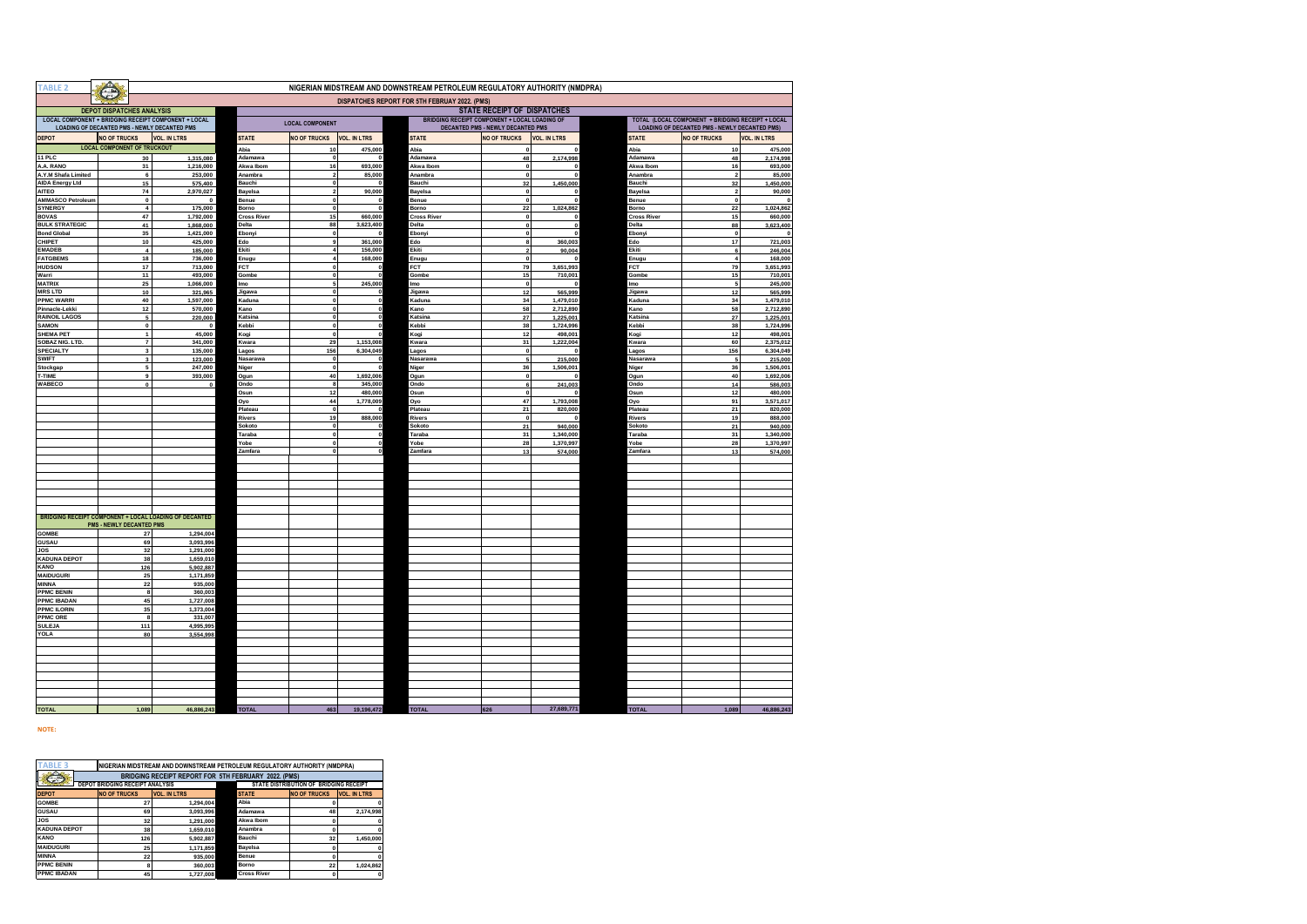| <b>PPMC ILORIN</b> | 35  | 1,373,004  | Delta         | $\bf{0}$       | $\mathbf 0$ |
|--------------------|-----|------------|---------------|----------------|-------------|
| <b>PPMC ORE</b>    | 8   | 331,007    | Ebonyi        | $\mathbf 0$    | $\Omega$    |
| <b>SULEJA</b>      | 111 | 4,995,995  | Edo           | 8              | 360,003     |
| YOLA               | 80  | 3,554,998  | Ekiti         | $\overline{2}$ | 90.004      |
|                    |     |            | Enugu         | $\mathbf 0$    |             |
|                    |     |            | FCT           | 79             | 3,651,993   |
|                    |     |            | Gombe         | 15             | 710,001     |
|                    |     |            | Imo           | $\mathbf 0$    |             |
|                    |     |            | Jigawa        | 12             | 565,999     |
|                    |     |            | Kaduna        | 34             | 1,479,010   |
|                    |     |            | Kano          | 58             | 2,712,890   |
|                    |     |            | Katsina       | 27             | 1,225,001   |
|                    |     |            | Kebbi         | 38             | 1,724,996   |
|                    |     |            | Kogi          | 12             | 498,001     |
|                    |     |            | Kwara         | 31             | 1,222,004   |
|                    |     |            | Lagos         | $\mathbf 0$    |             |
|                    |     |            | Nasarawa      | 5              | 215,000     |
|                    |     |            | Niger         | 36             | 1,506,001   |
|                    |     |            | Ogun          | $\mathbf 0$    | $\Omega$    |
|                    |     |            | Ondo          | 6              | 241,003     |
|                    |     |            | Osun          | $\Omega$       | $\Omega$    |
|                    |     |            | Oyo           | 47             | 1,793,008   |
|                    |     |            | Plateau       | 21             | 820,000     |
|                    |     |            | <b>Rivers</b> | $\mathbf 0$    | $\Omega$    |
|                    |     |            | Sokoto        | 21             | 940,000     |
|                    |     |            | Taraba        | 31             | 1,340,000   |
|                    |     |            | Yobe          | 28             | 1,370,997   |
|                    |     |            | Zamfara       | 13             | 574,000     |
|                    |     |            |               |                |             |
| <b>TOTAL</b>       | 626 | 27.689.771 |               | 626            | 27.689.771  |